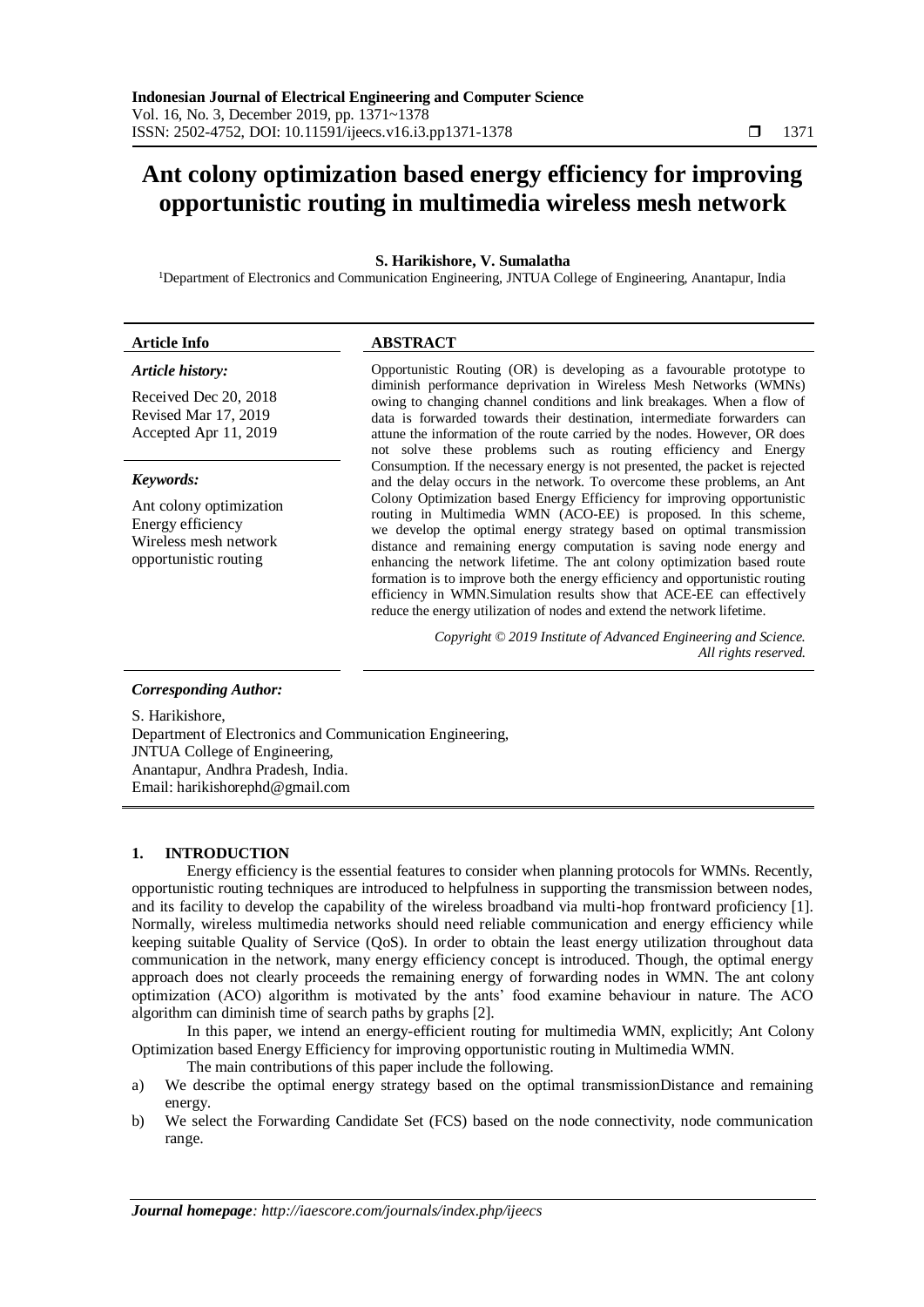- c) We introduce the ACO algorithm to find the efficient route and transmitting the data via forwarder candidate nodes.
- d) The ACO algorithm selects the Forwarder Candidate (FC) by node pheromone value. This pheromone value is computed by optimal energy, hop count and data communication time.Thus, improve the routing efficiency and network lifetime.

In the literature, several energy-aware protocols have been proposed for the wireless network. Again, there are several routing protocols proposed for WSN, in which the main focus is on reliable data delivery.

Energy-Efficient SINR-Based Routing [3] introduced an energy-efficient algorithm for certain bandwidth restraints of incoming flows. This scheme mainly used to reduce energy consumption in the network. Localized Energy-Aware Restricted Neighborhood routing scheme [4] the node chooses the neighbor within a constrained neighborhood that has the prevalent energy mileage as the next hop. It provides the guarantee of energy efficiency routes in the multi-hop wireless network. Forward-aware factor based energy balanced routing mechanism [5] for enhancing energy efficiency in the network. In this scheme, the hop is elected by the density of forwarding energy and link weight. This scheme provides robustness topology, minimizes the link breakage problem, QoS routing. An efficient Power-Aware Routing [6] is proposed for improving the network lifetime. In this scheme, the next hop is elected by remaining battery power and expected energy. This scheme takes the route has the highest data packet capacity at the minimum remaining packet communication capacity. It minimizes the average delay, energy utilization during heavy network load situation.

Swarm intelligence algorithm [7] introduced for reliable and energy efficient routing in the wireless network. This algorithm can accommodate to the network topology, improve the network lifespan and minimize the energy utilization in the network. Jumper Firefly an optimization technique [8] mainly concentrates on resource management problem regarding energy that increases the lifetime of the network. This technique can extend the communication range of nodes towards the void area in the network. An energy efficient multipath routing [9] is using the fitness function to discover the optimal path from source to destination. The optimal route is selected by node energy and route distance for enhancing the lifespan of the network.

Energy Efficient Relay Selection (EERS) [10] for enhancing the energy efficiency in Cooperative Wireless Multimedia Networks. In EERS, the power-allotment process to optimize the cooperative communication for source and relay nodes to minimize the energy utilization, though preserving the essential QoS, and cooperative communication in terms of energy efficiency. However, EERS cannot provide robust cooperative communication and it not able to improve the network lifespan. In addition, EERS does not work perform when increasing the network traffic load. Energy-efficient cooperative multicasting scheme [11] is introduced for minimizing the cooperative quantity of energy utilization in the network. In this scheme, the relay agent is selected based on their coverage, position and channel condition. However, this scheme increases the additional network overhead.

ACO algorithm is motivated from self-organizing behavior of ants that decrease under Swarm Intelligence [12]. ACO algorithm utilizing cooperative intelligence of artificial ants as intelligent agents is very suitable to resolve the combinative optimization problems in a completely disseminated method, thus the updated ACO algorithm to resolve Delay Restraint, Maximum Energy Remaining Ratio, QoS routing problem. ACO based routing considers about optimization techniques for example Weighted Compressive Data Aggregation (WCDA), Cluster-based Weighted Compressive Data Aggregation (CWCDA) and ACO. WCDA and CWCDA algorithm is used for reducing energy consumption in the network [13]. The ACO based QoS routing algorithm (ACO-QoSR) for finding best paths that satisfied with the QoS necessities. ACO-QoSR algorithm is the tradeoff among a sure guaranteed QoS requests and suitable computational difficulty [14].

# **2. ACO BASED ENERGY EFFICIENCY FOR IMPROVING OPPORTUNISTIC ROUTING IN MULTIMEDIA WMN**

The main aim of this scheme is to improve an energy-efficient opportunistic routing in multimedia WMN. Here, we conceive a number of nodes and every node has enough neighbor nodes represents H in a multi-hop WMN. This network built by an associated graph AG (V, E). Where V represents the nodes and E represents the associated link among nodes.

## **2.1. Energy Model**

In this scheme, we discuss to a simplified energy model of radiocommunication as it is used in [15]. The energy utilization to transmit an M-bit message can be explicit as follows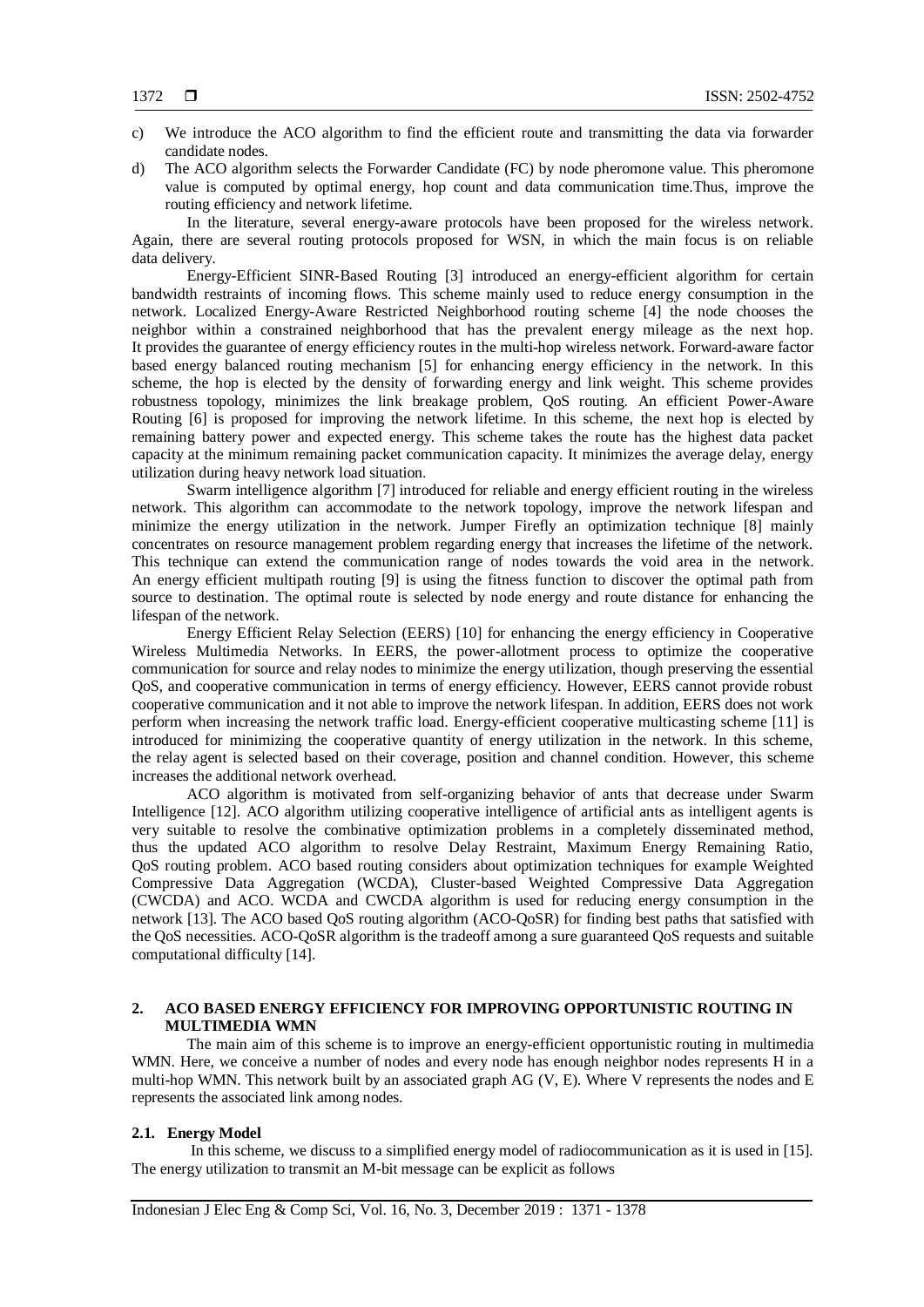$E_{Trans} = (E_{elece} + \varepsilon_{ampl} d^{\nu}) M$ υ  $=\left(E_{elece}+\varepsilon_{am}\right)$ (1)

The energy utilization of the receiver can be computed as follows

$$
E_{\text{Rec}} = E_{elece}M\tag{2}
$$

Here,  $E_{\text{elece}} \rightarrow$  energy utilization of node to operate the receiver or transmitter circuitry  $E_{\text{ampl}}$   $\rightarrow$  energy spread out in the broadcast amplifier.  $d \rightarrow$  distance among receiver and transmitter

 $\nu \rightarrow$  Path-loss exponent

#### **2.2. Optimal Energy Strategy**

Our aim is to design an optimal energy strategy for each relay node that ensures utilized minimum energy. The location of node A indicates the  $X_A$  and based on energy model optimal communication distance for node A is computed by:

$$
OP_{dis} = \frac{n - X_A}{K} \tag{3}
$$

The distance among node A to destination D is  $D_{A\rightarrow D}$  computed by

$$
Dis_{A \to D} = n - x_A = \sum_{i=1}^{k} x_i - x_{i-1}
$$
\n(4)

Where k represents the hop count from node A to the destination, n represents the destination location. Thus, the total consumed energy of node A to D can be computed as follows.

represents the hop count from node A to the destination, n represents the destination location. Thus,  
consumed energy of node A to D can be computed as follows.  

$$
CE_{A\rightarrow D} = \sum_{i=1}^{k} \left\{ \left( E_{elece} + \varepsilon_{ampl} (x_i - x_{i-1})^{\nu} \right) M \right\} + \sum_{i=1}^{k} E_{elece} M
$$

$$
\beta = \sum_{i=1}^{k} \left\{ \left( E_{elece} + \varepsilon_{ampl} (x_i - x_{i-1})^{\nu} \right) M \right\} + \sum_{i=1}^{k} E_{elece} M
$$
(5)

Here, we can reach optimal energy by selecting optimal hops K to find optimal transmission distance  $OP_{dis}$ . Let take the node A is transmitting a data packet to destination, and  $A+i$  is one of FCS of node A. If it is a minimum distance and has more remaining energy, the node A+i can be a FC, then thenetwork

can get better energy usage. The optimal energy computation is given below.  
\n
$$
OE(A+i) = d_{A+i} - d_A \left[ \frac{1}{d_{A+i} - OP_{dis}} + (E_{A+i} - \beta) \right]
$$
\n(6)

Where,

 $d_{A+i} - d_A$  > Distance among node A and neighbor node A+i

# $E_{A+i}$   $\rightarrow$  Remaining energy of node A+i

 $\beta \rightarrow$  Energy Threshold

In this scheme, we explain how to choose the Forwarding Candidate Set and pick the Forwarder Candidate based on the ACO algorithm.

#### **2.3. ACO Algorithm**

In this scheme, we formed the route by ant colony optimization technique. Forward ant messages are created by the source for discoverseveral paths to the destination, and backward ants messages return

*Ant colony optimization based energy efficiency for improving opportunistic routing in… (S. Harikishore)*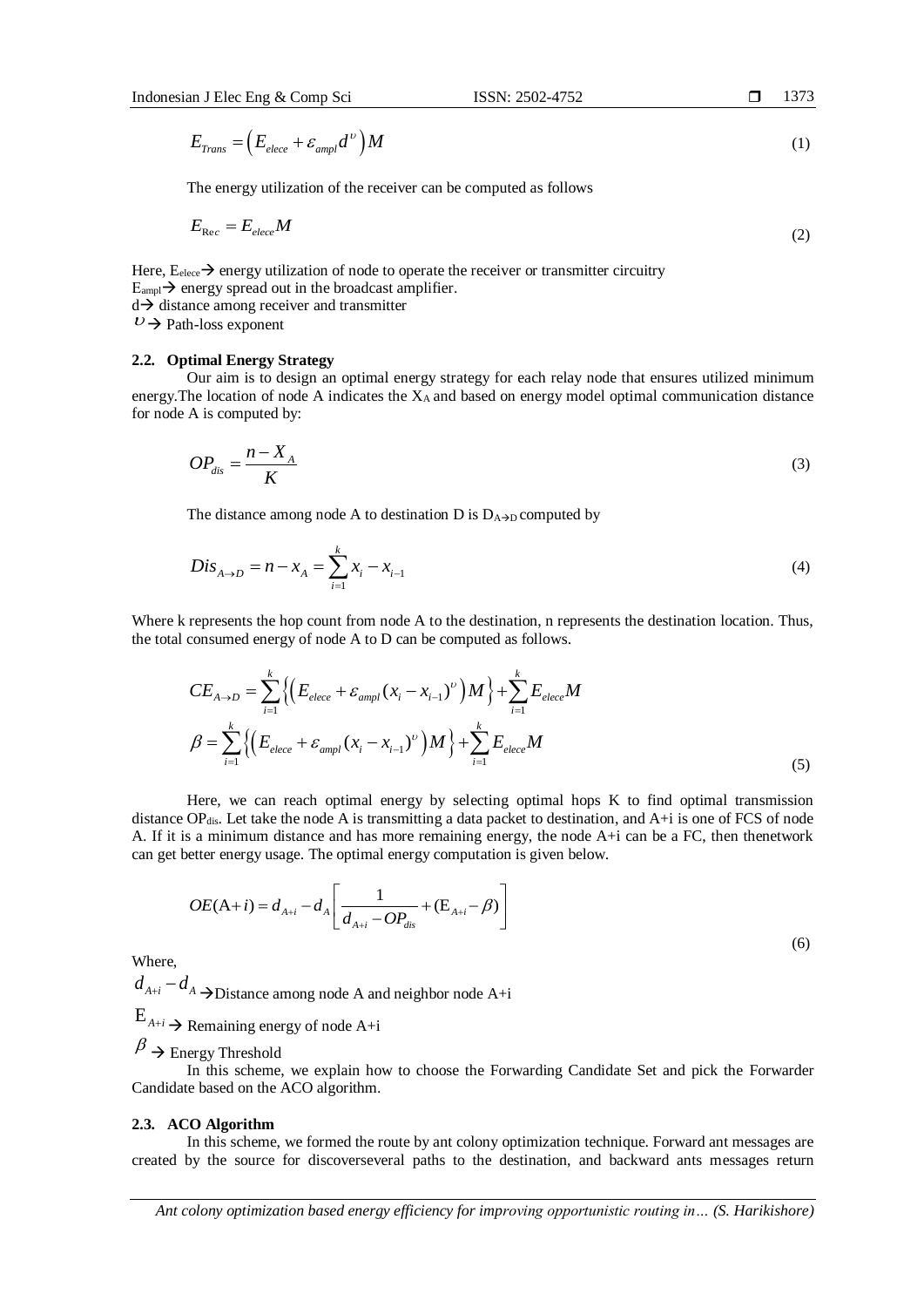following the traces to set up the paths.The pheromone valuespecified the particularpaths along with the quality information.

During the route discovery phase, the source node broadcasts forward ant message to the neighbor nodes and then collects the FCS that have better connectivity and within communication range. The node with high connectivity implies more neighbor nodes around the position at which the node is located [16]. While the forward ants achieve the destination, then the destination produced the backward ant message to the FCS. This backward ant message updates the pheromone value of every node.

During route selection phase, the source selects the FC nodes by the pheromone value. The pheromone value of each node can be computed based on the node optimal energy, hop count and Data Communication Time.The backward ant message format is given below.

| Table 1. Backward Ant Message Format |         |         |       |                    |         |  |
|--------------------------------------|---------|---------|-------|--------------------|---------|--|
| Destination                          | Source  | Optimal | Hop   | Data communication | Time to |  |
| address                              | address | energy  | Count | time               | Live    |  |

The data communication time (DCT) is measured that the node was how much amount of time taken for data transmission.

$$
DCT = DPack Rcv d_{time} - DPack send_{time}
$$
 (7)

During data transmission, the Source reaches the several backward ant messages then the Source selects the FC based on the highest pheromone value for data transmission.The pheromone value for node i can be computed as follows.

$$
P(i) = \frac{(OE_{G}HC_{G} DCT_{G})i}{\sum_{j \in FCS} (OE_{G}HC_{G} DCT_{G})_{j}}
$$
\n(8)

 $OE<sub>G</sub>$  =Goodness of optimal energy

 $^{HC_{{\rm G}}}=$ Goodness of Hop Count

 $DCT_G$  = Goodness of Data Communication Time

Hence, the data reaches thedestination successfully. The flowchart for the ACO-EE is shown in Figure 1.



Figure 1. Flowchart of ACO-EE scheme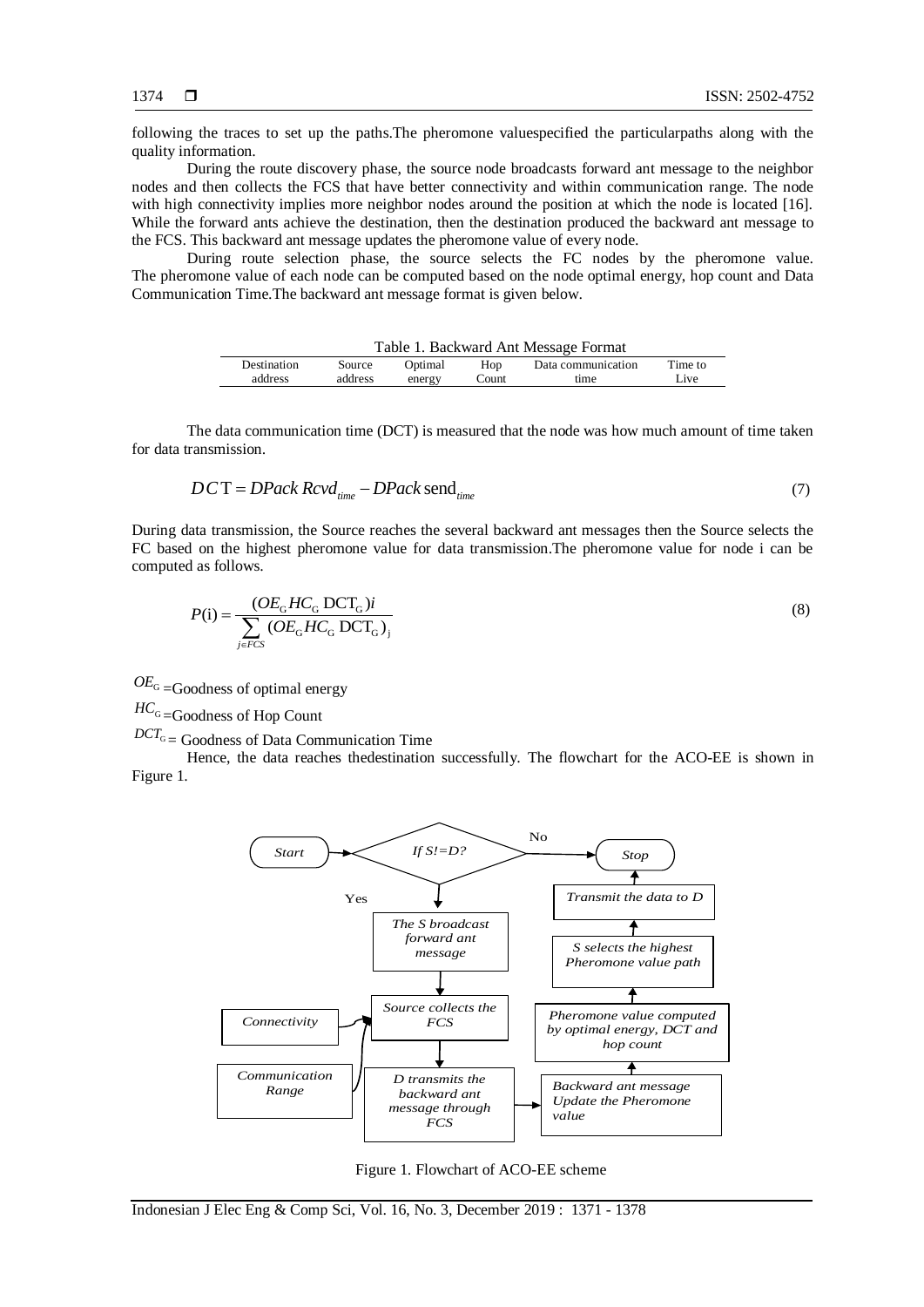#### **3. RESULTS AND ANALYSIS**

In this section, we investigate the performance of ACO-EE by simulation using Network Simulator ns-2.35. The simulation parameters are mentioned in Table 2. We compare it against EERS with varying simulation parameters such as received packets, lost packets, residual energy and average delay and average remaining energy are estimated in ACO-EE and EERS.

Receiving packets rate (RPR): RPR is determined as the ratio of the quantity of packets obtained by the destination to the total quantity of packets transmits by the source. The received packets rate RPRis computed using the formula 9.

$$
RPR = \frac{\sum_{0}^{n} PktRcv(n)}{\sum_{0}^{n} PktRcv(n) + \sum_{0}^{n} PktCost(n)}
$$
\n(9)

The Loss of packets rate LPR is computed using the formula 10.

$$
LPR = \frac{\sum_{0}^{n} PktCost(n)}{\sum_{0}^{n} PktRcv(n) + \sum_{0}^{n} PktCost(n)}
$$
\n(10)

Delay per node is measured using the formula 11.

| Parameter                  | Value                    |  |
|----------------------------|--------------------------|--|
| $#$ nodes                  | 50                       |  |
| Model of Antenna           | Omni Antenna             |  |
| Type of Network Interface  | WirelessPhy              |  |
| Model of Radio Propagation | TwoRayGround             |  |
| Simulation Area            | $600\times 600$          |  |
| Simulation Time            | 50 s                     |  |
| Model of Traffic           | <b>Constant Bit Rate</b> |  |
| <b>Transmission Range</b>  | 250m                     |  |
| Type of Channel            | <b>Wireless Channel</b>  |  |
| Type of MAC                | 802.11                   |  |
| Type of Network Interface  | WirelessPhy              |  |
| Initial Energy             | 1 Joule                  |  |
| Video sending              | <b>MyUDP</b>             |  |
| Video receiving            | MyEvalvidSink            |  |

Table 2. Simulation Parameters of ACO-EE

$$
Avg.Delay = \frac{1}{n} \left( \sum_{0}^{n} PktRcv_{TIME}(n) - PktSent_{TIME}(n) \right)
$$
\n(11)

Average Remaining energy (ARE): Relay nodes left with more average remaining energy specify that all the relay nodes are alive for a longer time, which would facilitate to extend the lifetime of the network.<br> *Avg.* Remaining *Energy* =  $\frac{\sum_{o}^{n} InitialEnergy - CurrentEnergy}{(12)}$ network.

$$
Avg. Re\,maining\,Energy = \frac{\sum_{0}^{n} InitialEnergy - CurrentEnergy}{n}
$$
\n(12)

Where,  $n\rightarrow$ Node Count  $Pkt \rightarrow$  Packet PktRcv→Packet Received

Here, the green color curve represents the ACO-EE mechanism and red color curve represents the EERS mechanism. The number of packets delivered is higher in the ACO-EE technique compared to the EERS mechanism as shown in Figure 2. Due to the FC nodes reduce the maximum packet losses, as a result, increases the received packets rate in the network.

*Ant colony optimization based energy efficiency for improving opportunistic routing in… (S. Harikishore)*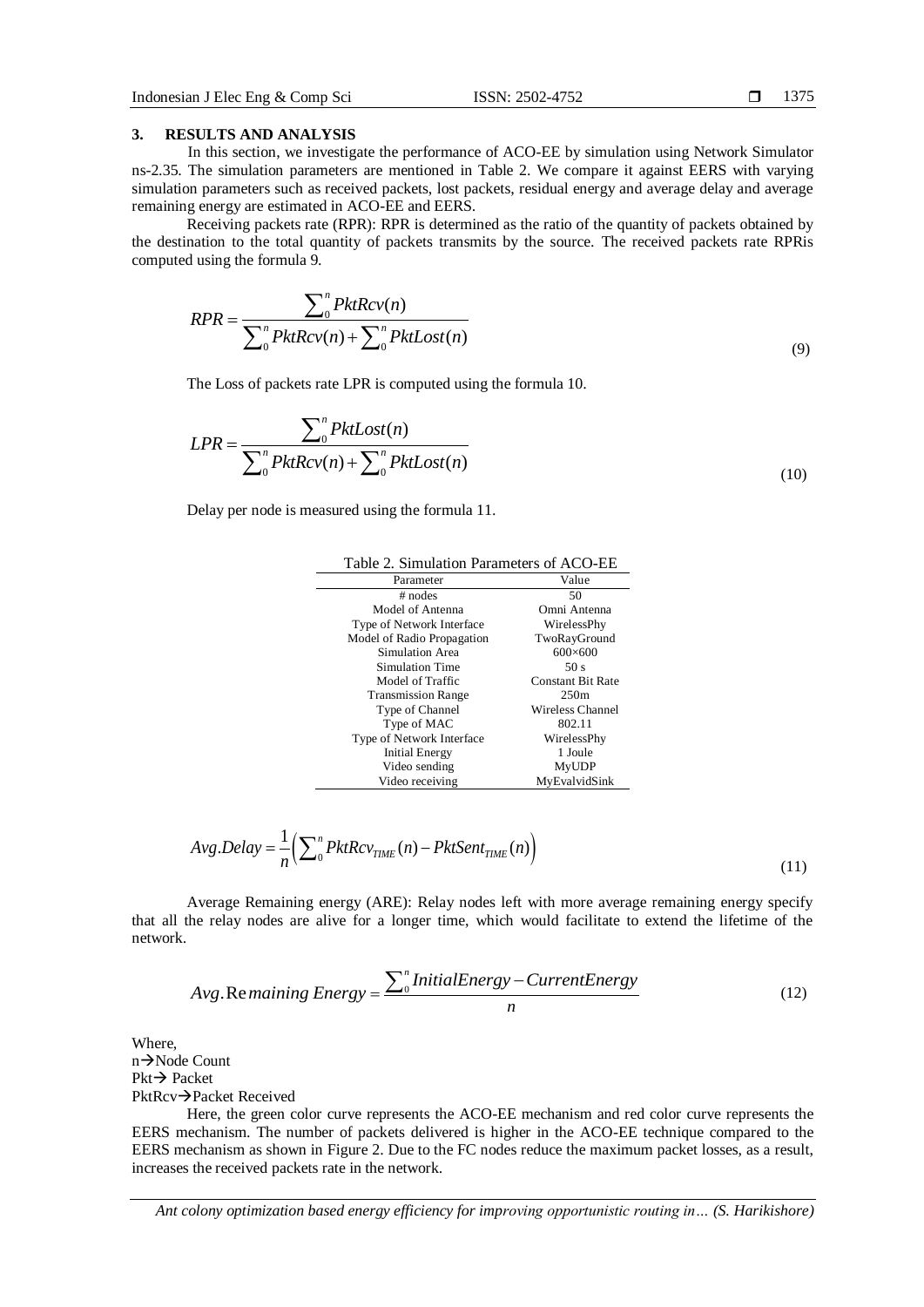There are a smaller number of packets lost in the proposed ACO-EE mechanism is shown in Figure 3. This result indicates EERS have the highest data losses in the network. But in ACO-EE the FC nodes capture the loss of packets; thus itreduces the packet losses in the network.



Figure 2. Received Packet Rate of ACO-EE and EERS



Figure 3. Loss Packet Rate of ACO-EE and EERS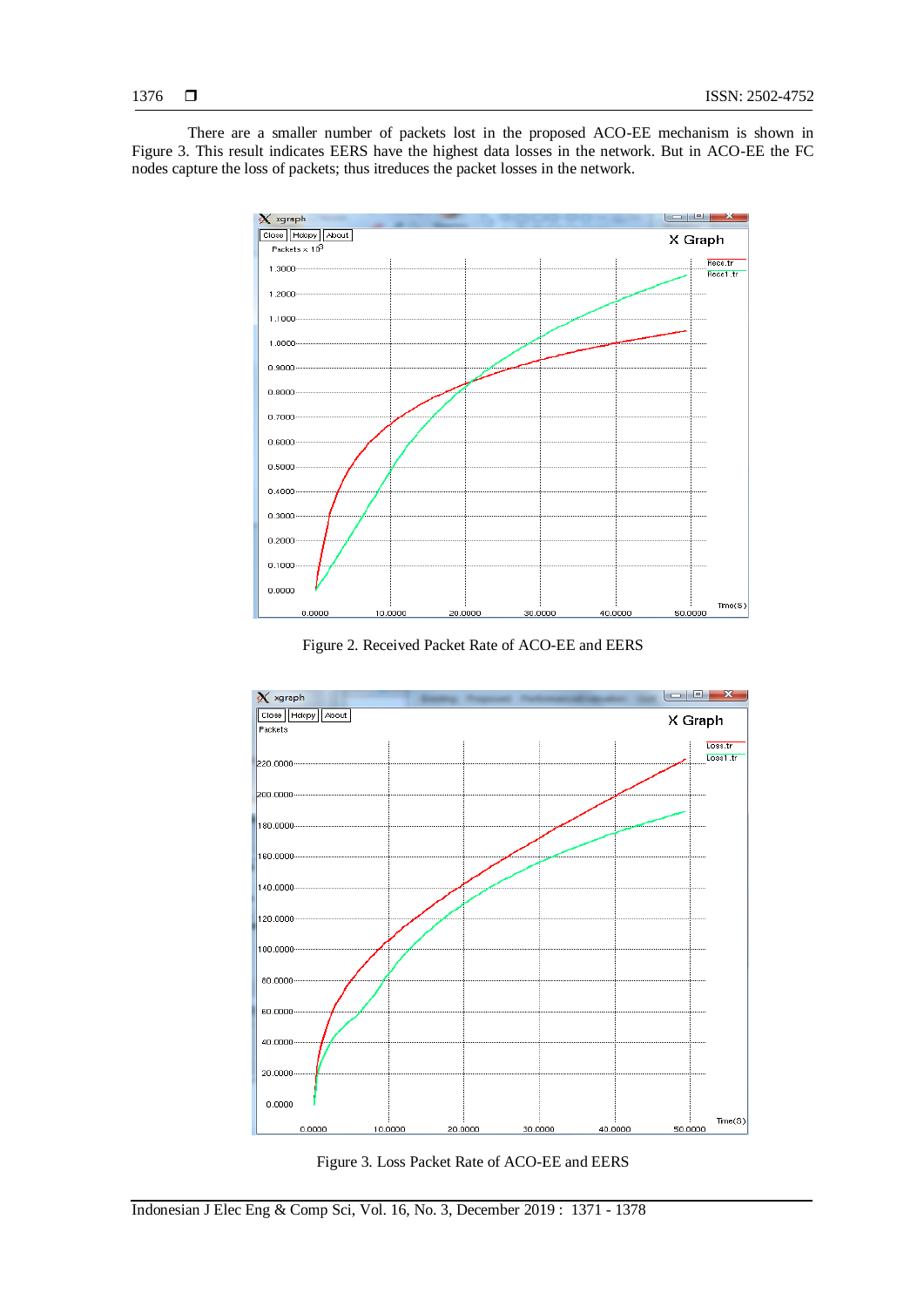

Figure 4. Delay of ACO-EE and EERS



Figure 5. Average Remaining Energy of ACO-EE and EERS

The delay comparison between the ACO-EE and EERS is revealed in Figure 4. The EERS raises the forwarder total transmission time also it does not measure the accurate delay value. As a result, the EERS increases the network delay. But in ACO-EE the forwarding FC nodes reduce the delay.

*Ant colony optimization based energy efficiency for improving opportunistic routing in… (S. Harikishore)*